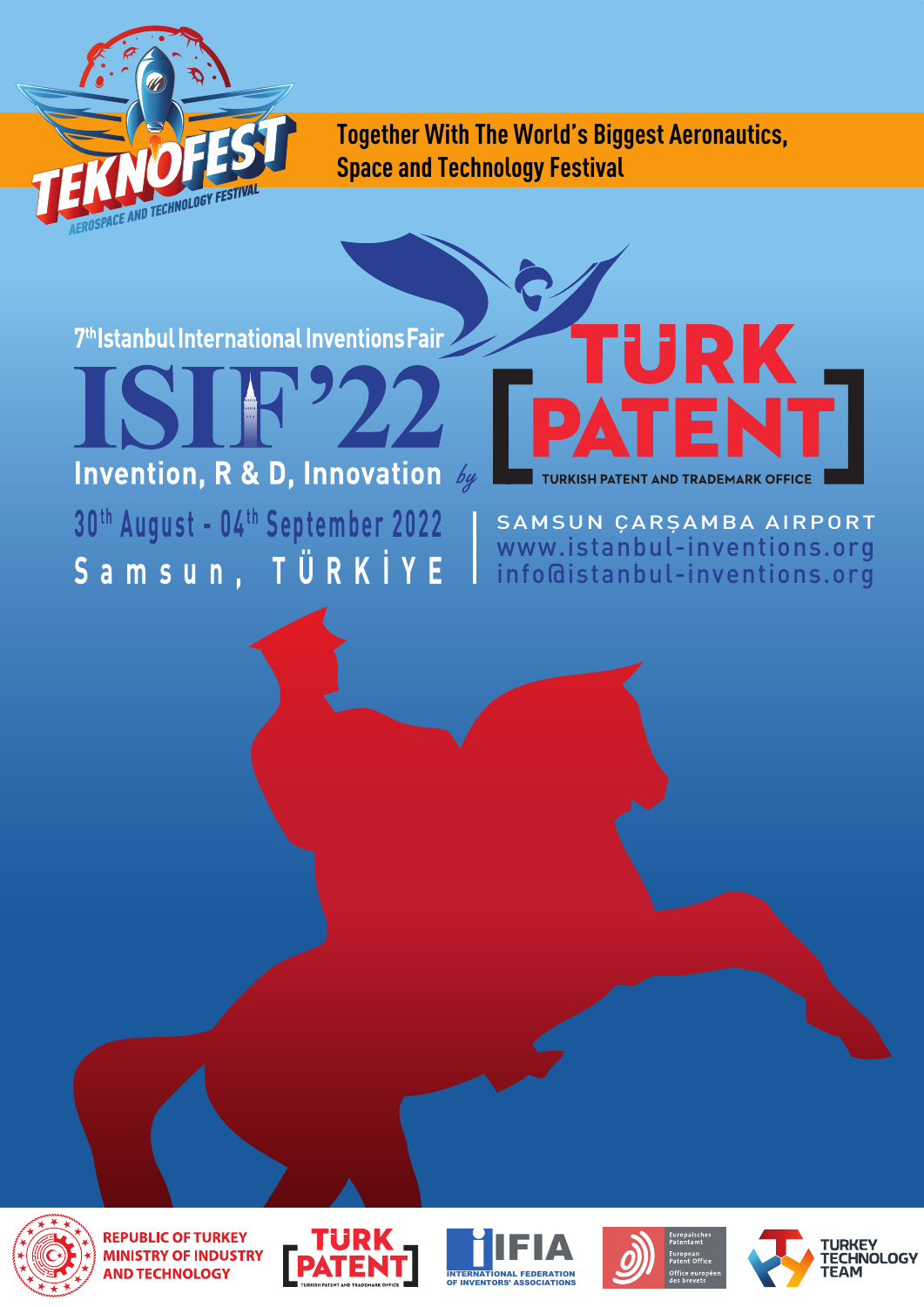## **3 0t h August - 04t h September 2022 Samsun, TÜRKİYE**

SAMSUN ÇARŞAMBA AIRPORT www.istanbul-inventions.org info@istanbul-inventions.org



### **PAST EVENTS**

**ISIF'16** 

**ISIF'** 

ISIF'

**ISIF'19** 

**ISIF'20** 

**ISIF'2** 



## *INTERNATIONAL INVENTIONS FAIR (ISIF) IS GETTING PREPARED TO OPEN TO THE WORLD'S INNOVATIVE MINDS FOR THE SEVENTH TIME….*

We would like to inform you that, 7th International Inventions Fair - ISIF'22 will be held between 30th of August and 04<sup>th</sup> of September, 2022, with the Honorary Patronage of Republic of Turkey Ministry of Industry and Technology<del>,</del> hosted by Turkish Patent and Trademark Office (TÜRKPATENT). Also, it will held under the international patronage of International Federation of Inventors' Association (IFIA), organized by Anatolia Inventions and Inventors Association, supported by World Intellectual Property Organization (WIPO) and Turkish Technology Team.

Won the title of being the international invention fair with the highest number of visitors in the world, ISIF will be held simultaneously with TEKNOFEST, the world's biggest space, aviation and technology festival and will continue to contribute to the promotion of inventions, meeting with investors and commercializing them more strong. ISIF is also; is a social activity candidate to be;

\* an awareness organization which shall be colored by the attendance of people from all over the world,

\* an organization which shall gain value with the national and international workshops,

\* a social organization to be the most powerful industrial property network of the world.

As this positive initiative, which we initiated in 2016 has created tremendous impression not only in our country but all around the world, the accuracy and necessity of the work what we have been doing is hereby verified obviously. However we feel strongly the responsibility to accomplish better than the previous year every time.

We hereby express our gratitude to all our stakeholders who provided contribution to this event which has been perfectly fictionalized and having various components which engage and supplement each other.

## **WHY SHOULD YOU PARTICIPATE ?**

National and International producers and commercial companies, entrepreneurs, individual inventors, private researchers, R & D centres, consultants, patent offices, private or state-sponsored research institutes, science parks, technoparks, technology transfer offices, universities, laboratories, related institutions and organizations related to the intellectual and industrial propert, angel investors, venture capital groups, innovation promoters, patent attorneys and inventor associations are the participants of Istanbul International Invention Fair - ISIF.

- -The regional, national and international organisations can take place as participants in Istanbul International Invention Fair - ISIF'22 to present their activities, services and programs,

-Great opportunity to get into the national and international market and promote your ideas and inventions,

-Exhibit your inventions, new product and ideas to the general public, licensing companies, distributors, investors,

-Increase awareness of your invention worldwide through visual and written media,

-Meet and contact with the business representatives, entrepreneurs, financiers, consumers, producers who will come from many countries,

-Promote your invention and innovation in market with ISIF medals and awards,

-Be informed of the importance and benefits of intellectual property rights and commercialization at the workshops,

- Get into long-term partnerships with inventors associations worldwide, by the way of this event which will be held under the patronage of International Federation of Inventors' Associations (IFIA),

-Receive professional support about the commercialisation of your invention from the marketing experts, intellectual property experts, patent agents, technology transfer companies.

| Dates<br>03-06 March 2016<br><b>Number of Participated Countries</b><br>Number of Exhibited Inventions<br>Number of Prizes Awarded                   | : 23<br>:324<br>:180   |
|------------------------------------------------------------------------------------------------------------------------------------------------------|------------------------|
| Dates<br>02-04 March 2017<br><b>Number of Participated Countries</b><br>Number of Exhibited Inventions<br>Number of Prizes Awarded                   | :29<br>:367<br>: 200   |
| Dates<br>27-29 September 2018<br><b>Number of Participated Countries</b><br>Number of Exhibited Inventions<br>Number of Prizes Awarded               | :22<br>:377<br>: 200   |
| Dates<br>17-22 September 2019<br><b>Number of Participated Countries</b><br>Number of Exhibited Inventions<br>Number of Prizes Awarded               | :22<br>:384<br>:220    |
| Dates<br>24-27 September 2020<br><b>Number of Participated Countries</b><br><b>Number of Exhibited Inventions</b><br><b>Number of Prizes Awarded</b> | : 24<br>: 512<br>: 200 |
| Dates<br>21-26 September 2021<br><b>Number of Participated Countries</b><br><b>Number of Exhibited Inventions</b><br>Number of Prizes Awarded        | : 21<br>:264<br>:120   |

#### **ABOUT TECHNOFEST**

- Industry and Technology, Turkey Technology Foundation and with the partnership of many TEKNOFEST is the world's largest aviation, space and technology festival organized by the Ministry of organizations that play a critical role in the development of national technology in Turkey.

TEKNOFEST Aviation, Space and Technology Festival, the first of which was held in 2018; By<sup>-</sup> hosting many activities such as technology competitions, air shows, concerts, events and interviews on various subjects, it aims to increase the interest in technology in society and to raise awareness about Turkey's transformation into a society that produces national technology.

on September 21-26, 2021, continues its journey of the National Technology Move with confident<sup>-</sup> Aviation, Space and Technology Festival TEKNOFEST, which will be held at Samsun Çarşamba Airport steps, inspired by its past.



. .